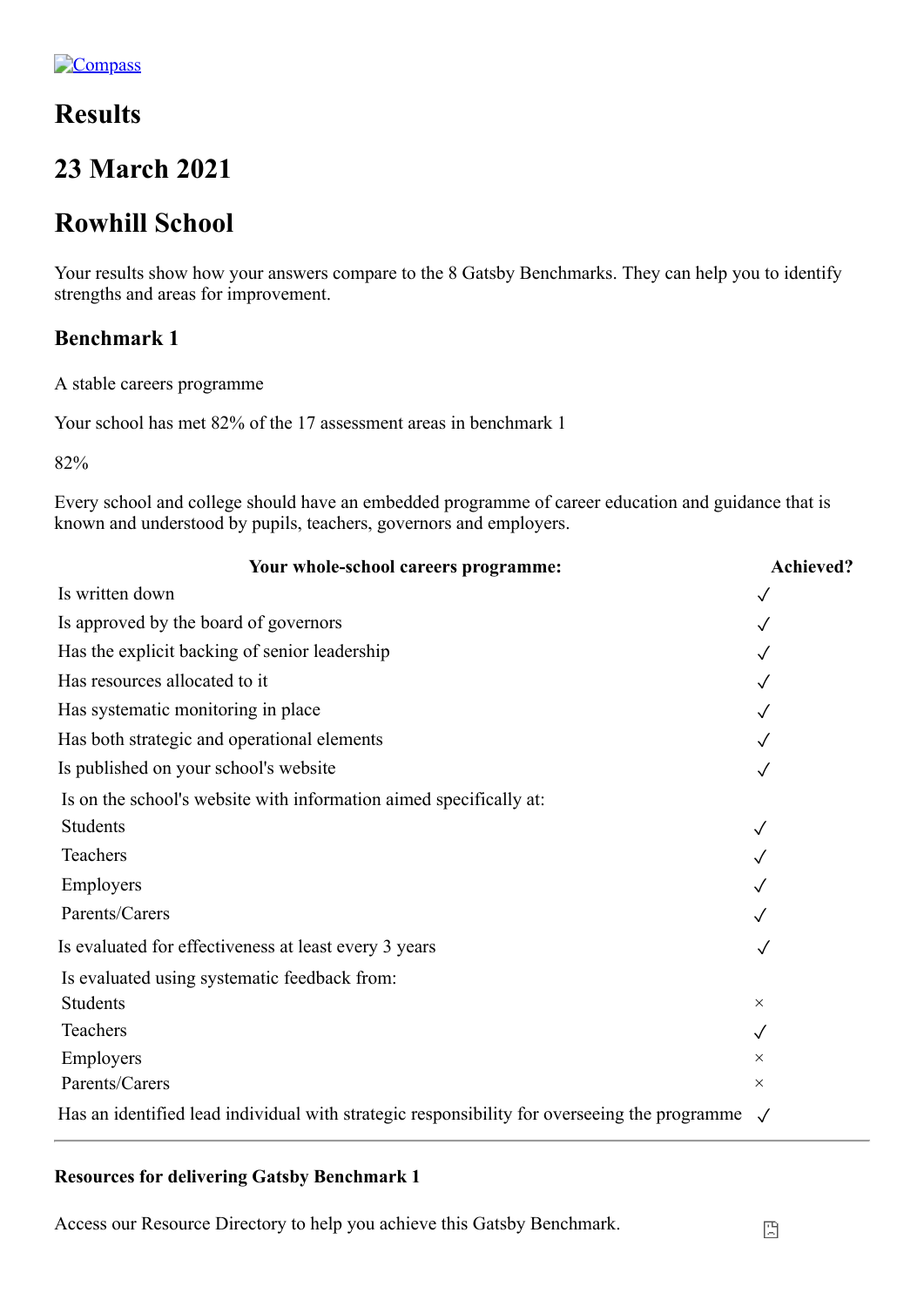Hide details Your previous score Dec 2020 64% Percentage of schools nationally meeting this benchmark 2019 21%

# **Benchmark 2**

Learning from career & labour market information

Your school has met 100% of the 2 assessment areas in benchmark 2

100%

Every pupil, and their parents, should have access to good quality information about future study options and labour market opportunities. They will need the support of an informed adviser to make best use of available information.

| Your school:                                                                                                                                                          | Achieved? |
|-----------------------------------------------------------------------------------------------------------------------------------------------------------------------|-----------|
| Ensures the majority of students have used up-to-date and appropriate career & labour<br>market information to help inform career/progression paths.                  |           |
| Encourages parents and carers to use labour market information, future study options and<br>career or transition pathways to aid the support given to their children. |           |

# **Resources for delivering Gatsby Benchmark 2**

Access our Resource Directory to help you achieve this Gatsby Benchmark.

## [Go to Resource Directory.](https://resources.careersandenterprise.co.uk/or-browse-resources/gatsby-benchmarks/gatsby-benchmark-2)

Hide details Your previous score Dec 2020 80% Percentage of schools nationally meeting this benchmark 2019 45%

# **Benchmark 3**

Addressing the needs of each pupil

Your school has met 100% of the 7 assessment areas in benchmark 3

100%

Advice and support should be tailored to the needs of each pupil. Keeping good records of pupils and their destinations after school will help.

| Your school:                                               | Achieved? |
|------------------------------------------------------------|-----------|
| Provides a careers programme that:                         |           |
| Raises aspirations of all students                         |           |
| Challenges stereotypical thinking (In terms of gender etc) |           |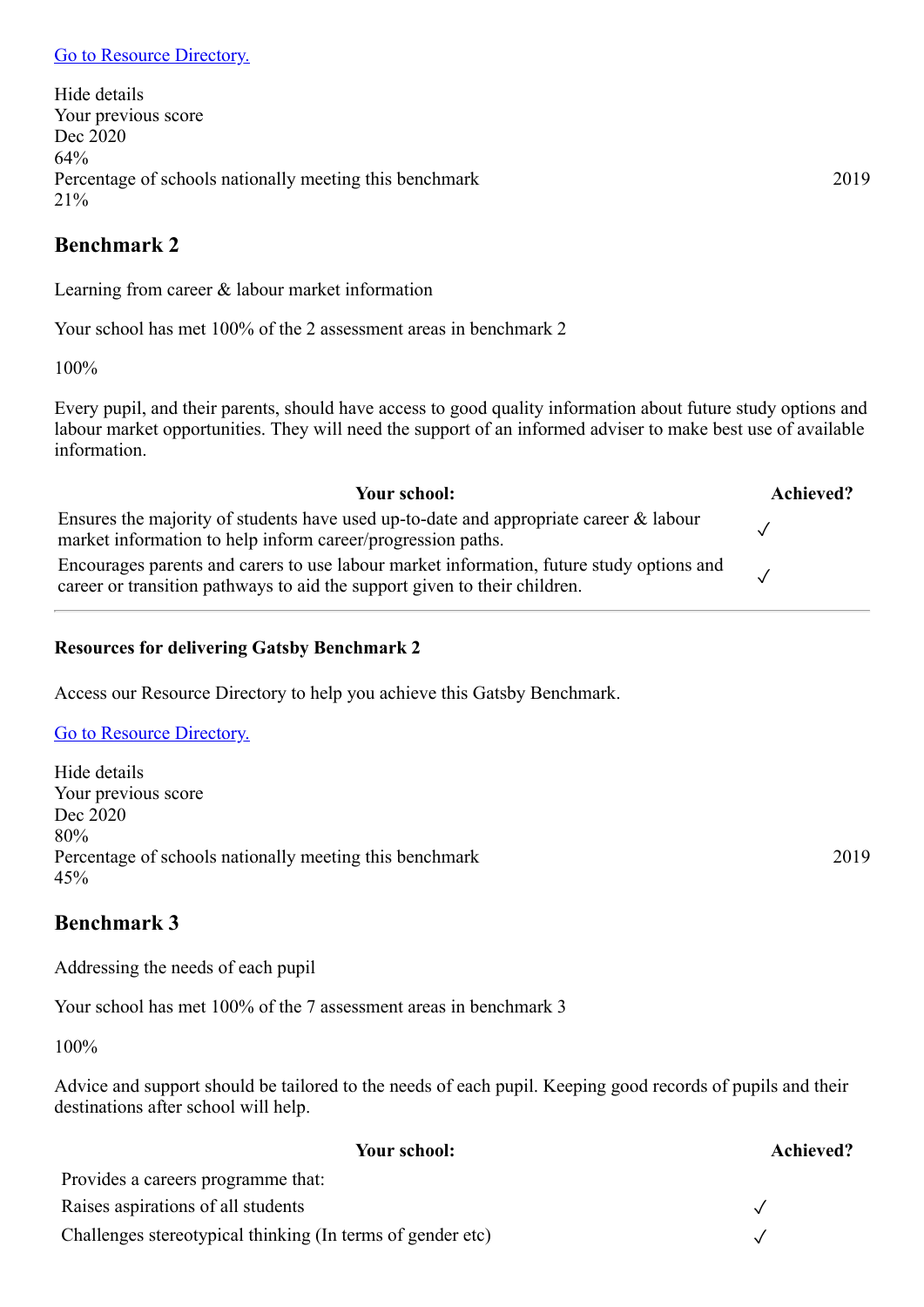#### **Your school: Achieved?**

| Collects and maintains accurate data for each pupil on their destinations for 3 years after<br>they leave school             |  |
|------------------------------------------------------------------------------------------------------------------------------|--|
| Shares above mentioned data with the local authority                                                                         |  |
| Keeps systematic records on each pupils' experiences of career and enterprise activity, and<br>decisions on future pathways  |  |
| Enables pupils to access accurate record about their careers and enterprise experiences, and<br>decisions on future pathways |  |
| Works pro-actively with the local authority and careers advisers to provide careers guidance<br>to students.                 |  |

#### **Resources for delivering Gatsby Benchmark 3**

Access our Resource Directory to help you achieve this Gatsby Benchmark.

#### [Go to Resource Directory.](https://resources.careersandenterprise.co.uk/or-browse-resources/gatsby-benchmarks/gatsby-benchmark-3)

Hide details Your previous score Dec 2020 100% Percentage of schools nationally meeting this benchmark 2019 20%

#### **Benchmark 4**

Linking curriculum learning to careers

Your school has met 100% of the 4 assessment areas in benchmark 4

100%

Careers and enterprise education should be part of and included in a pupil's standard lessons, linking curriculum to real-world career paths.

| Your school:                                                                                                                          | <b>Achieved?</b> |
|---------------------------------------------------------------------------------------------------------------------------------------|------------------|
| All/the overwhelming majority of students by the time they leave school, have<br>meaningfully experienced career learning as part of: |                  |
| English lessons                                                                                                                       |                  |
| Maths lessons                                                                                                                         | $\sqrt{ }$       |
| Science lessons                                                                                                                       | $\sqrt{ }$       |
| <b>PSHE</b> lessons                                                                                                                   |                  |

#### **Resources for delivering Gatsby Benchmark 4**

Access our Resource Directory to help you achieve this Gatsby Benchmark.

[Go to Resource Directory.](https://resources.careersandenterprise.co.uk/or-browse-resources/gatsby-benchmarks/gatsby-benchmark-4)

Hide details Your previous score Dec 2020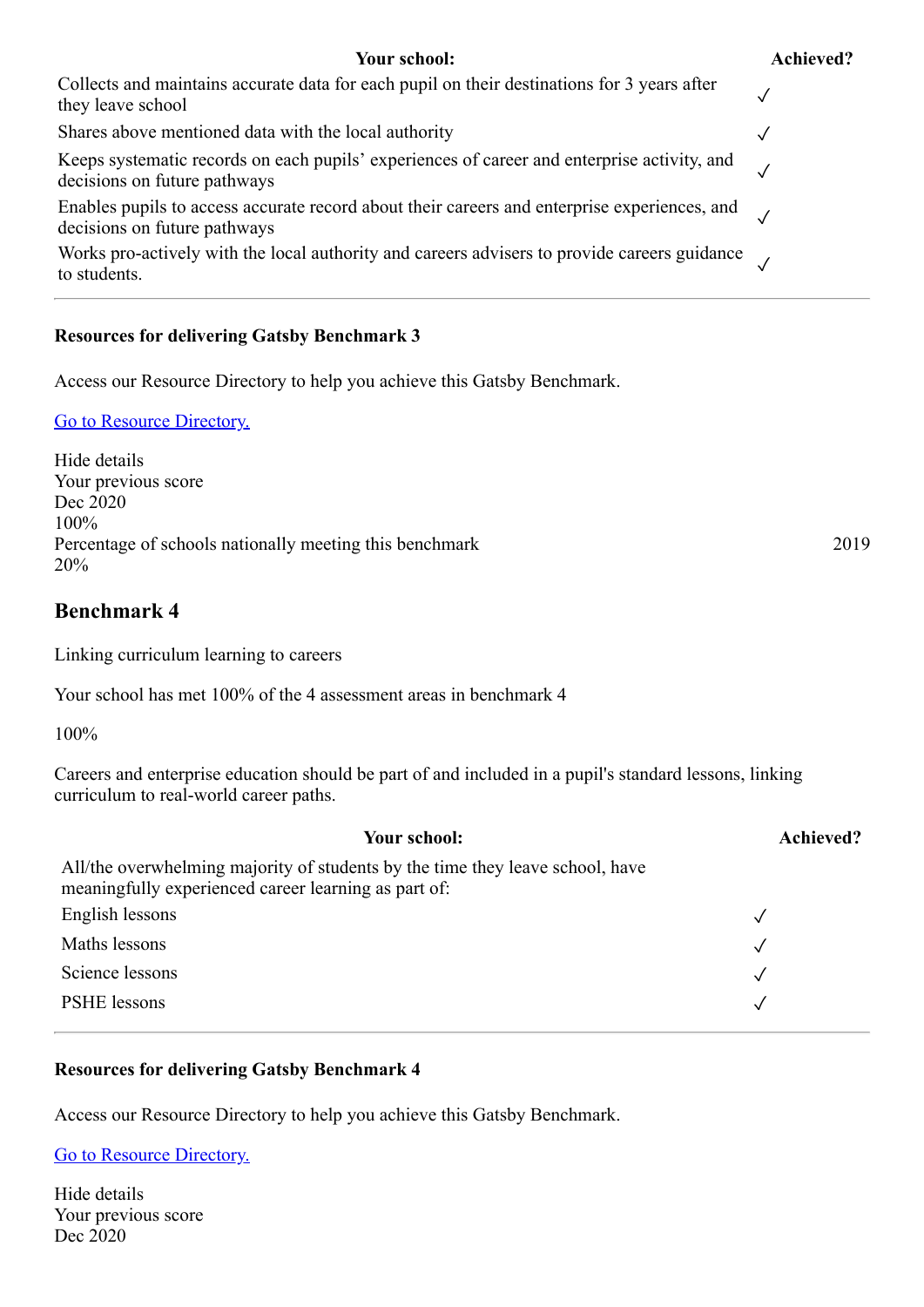100% Percentage of schools nationally meeting this benchmark 2019 38%

# **Benchmark 5**

Encounters with employers & employees

Your school has met 100% of the single assessment area in benchmark 5

100%

All pupils should have encounters with employers and employees that result in a better understanding of the workplace and the potential career paths open to them.

# **All/the overwhelming majority of pupils: Achieved?**

Have at least one meaningful encounter with an employer every year they are at your school  $\sqrt{ }$ 

## **Resources for delivering Gatsby Benchmark 5**

Access our Resource Directory to help you achieve this Gatsby Benchmark.

[Go to Resource Directory.](https://resources.careersandenterprise.co.uk/or-browse-resources/gatsby-benchmarks/gatsby-benchmark-5)

Find an Activity Provider to help you achieve this Gatsby Benchmark.

[Go to Find an Activity Provider.](https://www.careersandenterprise.co.uk/find-activity-provider)

Hide details Your previous score Dec 2020 100% Percentage of schools nationally meeting this benchmark 2019 52%

# **Benchmark 6**

Experiences of workplaces

Your school has met 100% of the single assessment area in benchmark 6

100%

It's important for pupils to experience the workplace environment to understand the context in which they could one day be working.

#### **All/the overwhelming majority of pupils: Achieved?**

Have had a meaningful experience of a workplace or community based setting by the end of  $\checkmark$ year 11

#### **Resources for delivering Gatsby Benchmark 6**

Access our Resource Directory to help you achieve this Gatsby Benchmark.

[Go to Resource Directory.](https://resources.careersandenterprise.co.uk/or-browse-resources/gatsby-benchmarks/gatsby-benchmark-6)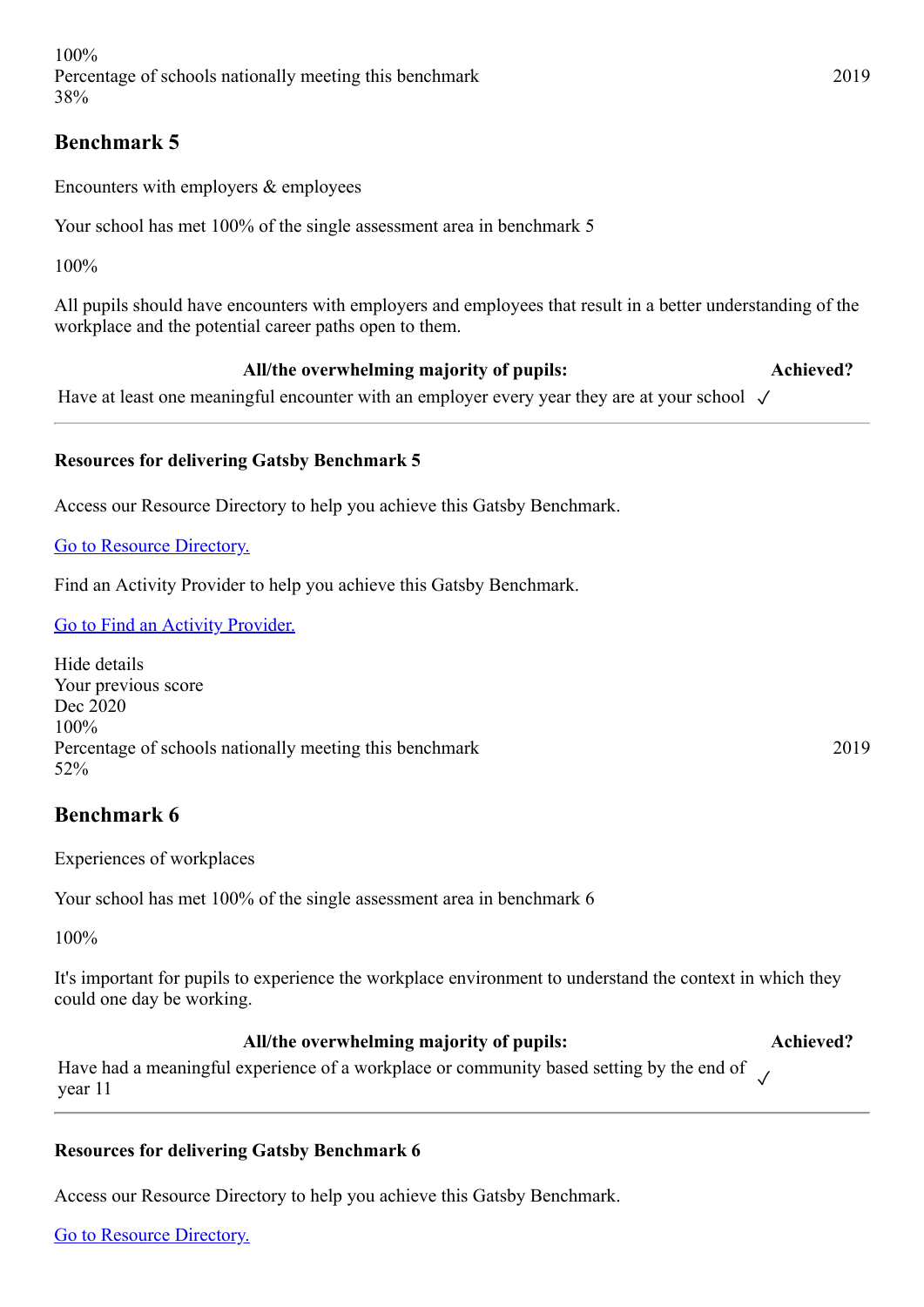Find an Activity Provider to help you achieve this Gatsby Benchmark.

#### [Go to Find an Activity Provider.](https://www.careersandenterprise.co.uk/find-activity-provider)

Hide details Your previous score Dec 2020 50% Percentage of schools nationally meeting this benchmark 2019 47%

# **Benchmark 7**

Encounters with further and higher education

Your school has met 100% of the 4 assessment areas in benchmark 7

100%

Careers provision should cover further and higher education as well as potential professions. Pupils should have encounters with these organisations whilst at school.

| By the time they leave school all/the overwhelming majority of pupils:      | Achieved? |
|-----------------------------------------------------------------------------|-----------|
| Have had meaningful encounters with sixth form colleges                     |           |
| Have been provided with information about the full range of apprenticeships |           |
| Have had meaningful encounters with further education colleges              |           |
| Have had meaningful encounters with independent training providers          |           |

#### **Resources for delivering Gatsby Benchmark 7**

Access our Resource Directory to help you achieve this Gatsby Benchmark.

#### [Go to Resource Directory.](https://resources.careersandenterprise.co.uk/or-browse-resources/gatsby-benchmarks/gatsby-benchmark-7)

Hide details Your previous score Dec 2020 100% Percentage of schools nationally meeting this benchmark 2019 21%

## **Benchmark 8**

Personal guidance

Your school has met 100% of the single assessment area in benchmark 8

100%

Every student should have opportunities for guidance interviews with a career adviser, who could be internal or external, provided they are trained to an appropriate level.

#### **All/the overwhelming majority of pupils: Achieved?**

✓

Have had an interview with a professional and impartial careers adviser by the end of year 11